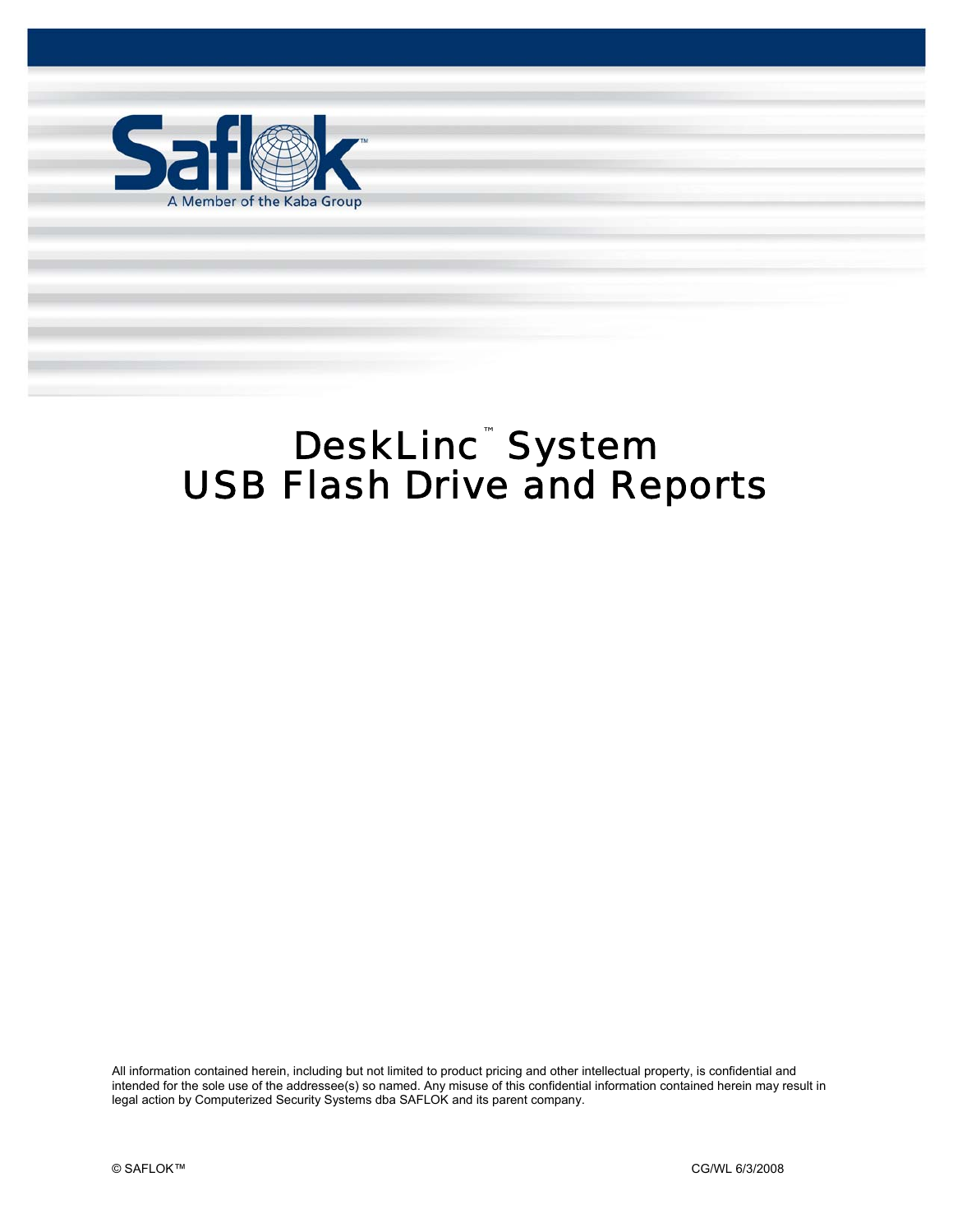## Introduction

Reports from the DeskLinc™ system can be downloaded to a USB flash drive. The procedures in this manual will show you how to select the required report and save it to a USB flash drive to be viewed on a PC. The reports can be view by most text-editing software (e.g., MS Word, Notepad, WordPad, etc.).

The following reports can be printed to the USB flash drive:

- 1. User Report
- 2. Lock Interrogation Report
- 3. Transaction (TX) History Report
- 4. Key Design Report
- 5. Key Usage Report (this report requires memory or smart card media)

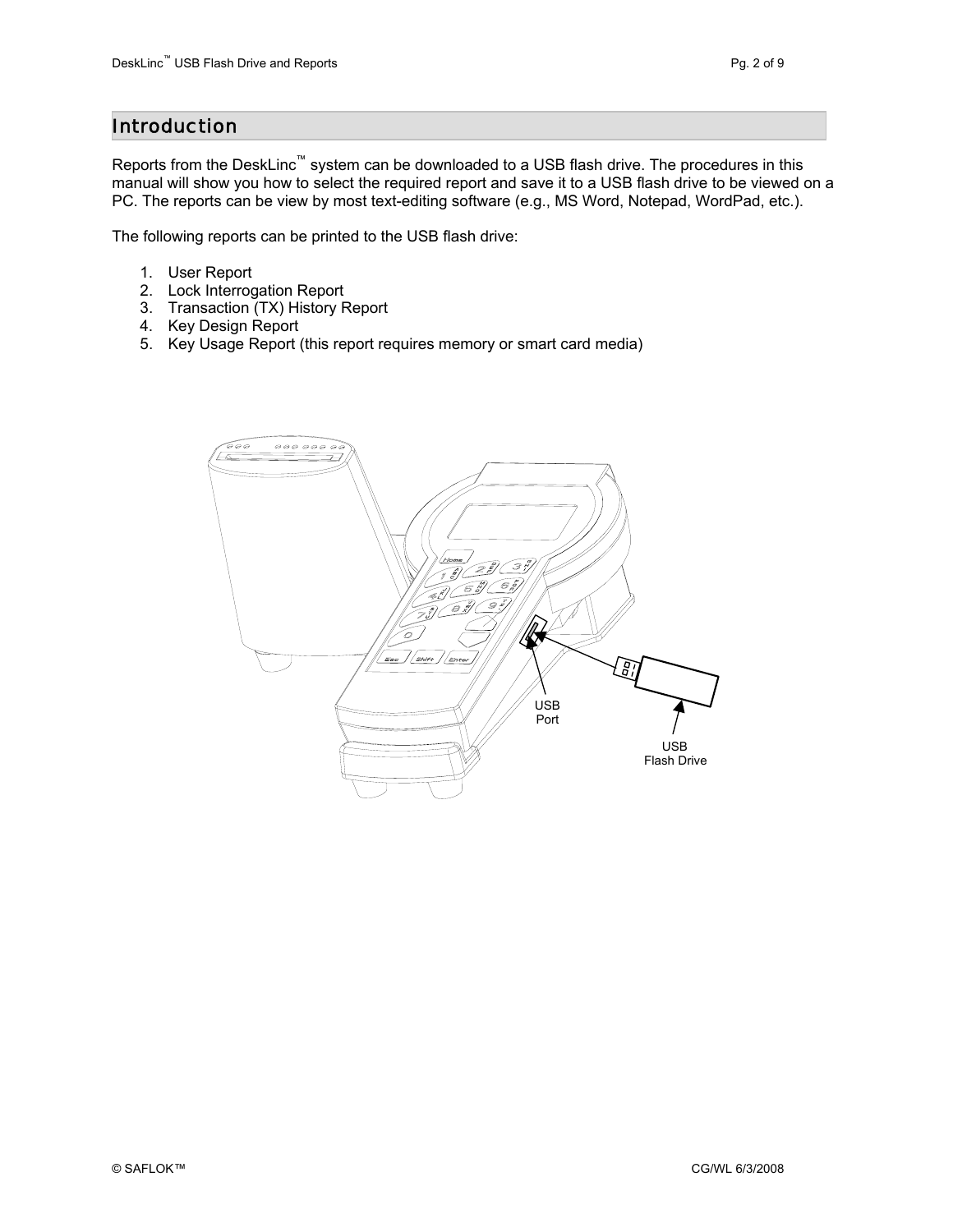## Downloading a User Report to the USB Flash Drive

- 1. At the Sign On screen, enter your password (3-10 characters, if needed) and press **ENTER**.
- 2. Press **ENTER** three times to move the cursor to the transaction menu item.
- 3. Press **6** or use the **ARROW DOWN** (▼) key to display the "6. ADDITIONAL MENU" item. Then press **ENTER**.

Room  $#_$ Checkout in 1 days Make 1 keys –max 99 3.NEW SUITE KEY 4.DUPL SUITE KEY 5.LIMITED USE KEY **6.ADDITIONAL MENU**  More Options

| The following ADDITIONAL MENU screen will appear. Press 6 or         |  |
|----------------------------------------------------------------------|--|
| use the ARROW DOWN ( $\nabla$ ) key to display the "6. REPORTS" menu |  |
| item. Press <b>ENTER</b> .                                           |  |
|                                                                      |  |

ADDITIONAL MENU: 1.NEW MASTER KEYS 2.DUPL MASTER KEYS 3.CHECK OUT A KEY 4.MISCELLA NEOUS KEYS **6.REPORTS**  7.AUTHORIZE USERS More Options

- 5. The following menu will appear. Press **3** or use the **ARROW DOWN**  $(\blacktriangledown)$  key to display the "3. USER & AUTH" menu item. Press **ENTER**.  $\begin{bmatrix} \n\blacksquare & \n\blacksquare & \n\blacksquare & \n\blacksquare & \n\blacksquare & \n\blacksquare & \n\blacksquare & \n\blacksquare & \n\blacksquare & \n\blacksquare & \n\blacksquare & \n\blacksquare & \n\blacksquare & \n\blacksquare & \n\blacksquare & \n\blacksquare &$ 
	- 1.TX HISTORY<br>2.KEY DESIGN 2.KEY DESIGN **3.USERS & AUTH**
- 6. The following message will appear. Press **1** to repeat the function, or press 0 to not repeat the function. Press **ENTER** to continue.  $\left| \begin{array}{cc} D_{\text{O}} & D_{\text{O}} \end{array} \right|$  wish to

7. At the USERS & AUTHS MENU screen, press **3** or use the **DOWN ARROW** (▼) key to display the "3. Print Users & Auth" menu item. Press **ENTER**.

USERS & AUTHS MENU:

repeat this function when you are done? Press **1=Yes or 0=No**

1.View a User & Auth 2.View All Users **3.Print Users & Auth**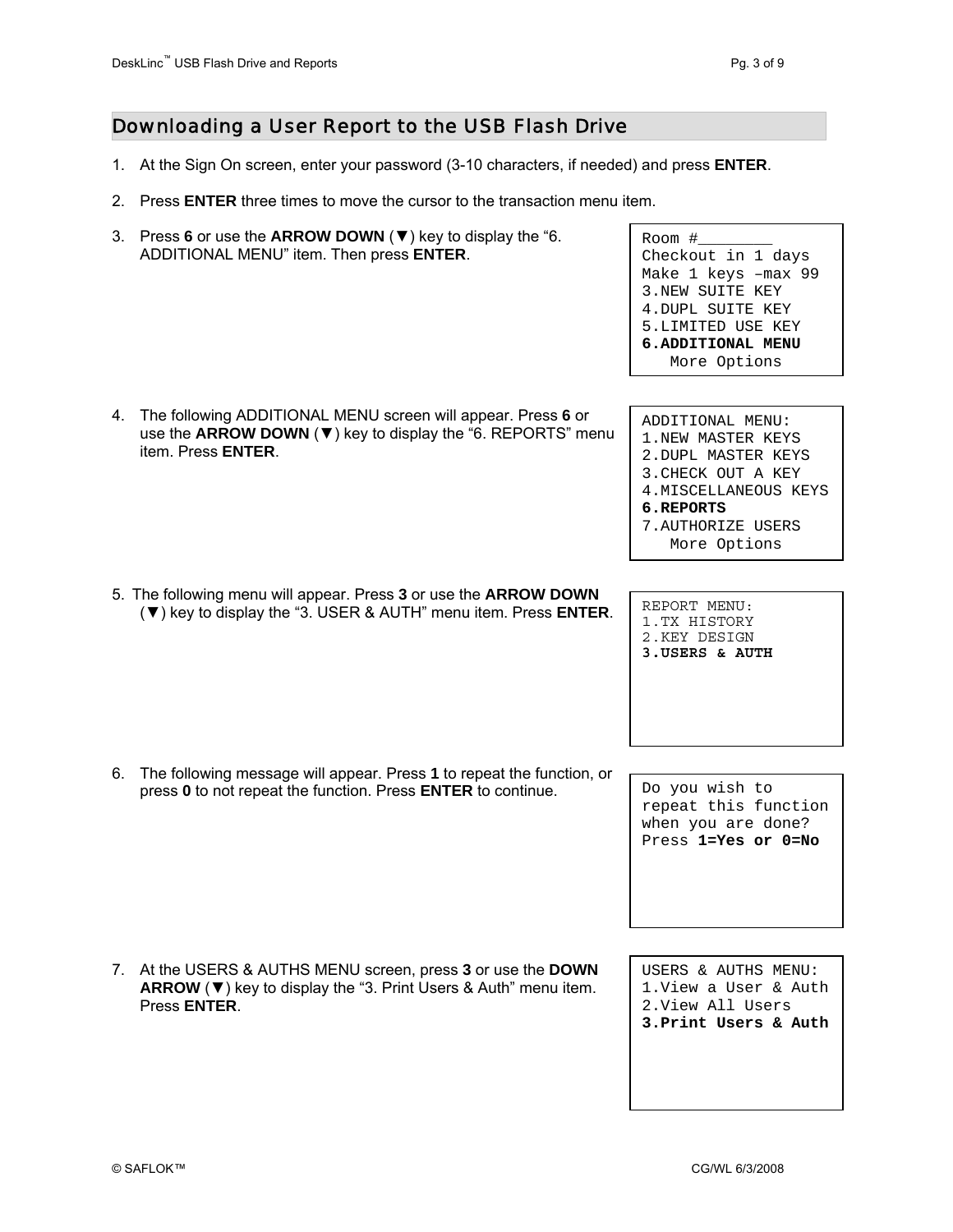#### Downloading a User Report to the USB Flash Drive (continued)

8. At the Print Name Screen, enter a **report name** (1-8 characters in length). Press the **DOWN ARROW** (▼) key.

Print Name Screen: Enter USB File name:

**ABCD1234**.TXT Press Enter and then insert the flash drive or press ESC

9. The cursor will move to the next input field. Enter a **three-digit file extension** type (supported file extension types are .TXT, .WPD, and .DOC). Press **ENTER** and then insert the flash drive as prompted on the screen.

Print Name Screen: Enter USB File name:

ABCD1234.**TXT** 

Press Enter and then insert the flash drive or press ESC

The following screens will appear:



10. The report has successfully been transferred from the DeskLinc device to the USB flash drive. Remove the USB Flash Drive. Press **ESC** three times to return to the password screen, or the system will automatically return to the lock selection screen after one minute.

The file can be viewed on a computer at this point.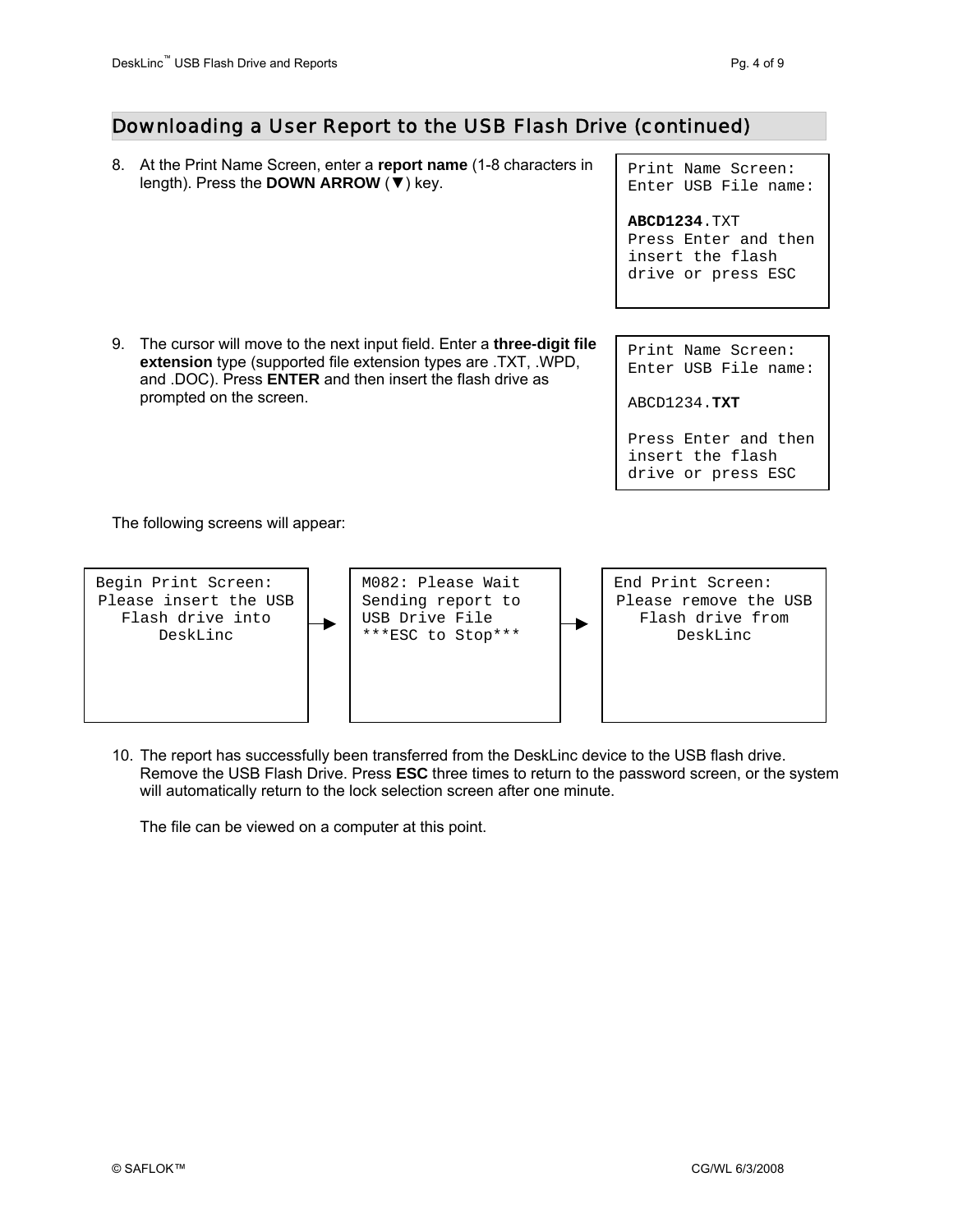٦

## Downloading a Lock Interrogation Report to a USB Flash Drive

*Please refer to Section 8 of the DeskLinc™ manual for lock interrogation procedures.* 

|                                                                                           | 1. At the INTERROGATION MENU 2, press 2 or use the DOWN<br>Press ENTER.                                                                                                                                                          | ARROW $(\nabla)$ key to display the "2. Print Lock Reports" menu item.       | S004: INTERROG MENU 2<br>1. Exit Transaction<br>2. Print Lock Reports<br>3. Interrogate More<br>5. Read Inter. Card |  |  |  |
|-------------------------------------------------------------------------------------------|----------------------------------------------------------------------------------------------------------------------------------------------------------------------------------------------------------------------------------|------------------------------------------------------------------------------|---------------------------------------------------------------------------------------------------------------------|--|--|--|
|                                                                                           |                                                                                                                                                                                                                                  |                                                                              |                                                                                                                     |  |  |  |
|                                                                                           | 2. At the Print Name Screen, enter a report name (1-8 characters in<br>length). Press the DOWN ARROW (▼) key.                                                                                                                    |                                                                              | Print Name Screen:<br>Enter USB File name:                                                                          |  |  |  |
|                                                                                           |                                                                                                                                                                                                                                  |                                                                              | 1234ABCD.DOC<br>Press Enter and then<br>insert the flash<br>drive or press ESC                                      |  |  |  |
|                                                                                           |                                                                                                                                                                                                                                  |                                                                              |                                                                                                                     |  |  |  |
| 3.                                                                                        | The cursor will move to the next input field. Enter a three-digit file<br>extension type (supported file extension types are .TXT, .WPD,<br>and .DOC). Press ENTER and then insert the flash drive as<br>prompted on the screen. | Print Name Screen:<br>Enter USB File name:<br>ABCD1234.DOC                   |                                                                                                                     |  |  |  |
| Note: If multiple locks are interrogated all records will be combined into<br>one report. |                                                                                                                                                                                                                                  |                                                                              | Press Enter and then<br>insert the flash<br>drive or press ESC                                                      |  |  |  |
|                                                                                           |                                                                                                                                                                                                                                  |                                                                              |                                                                                                                     |  |  |  |
| 4.                                                                                        | The Print Lock Screen will<br>appear. Press the number<br>associated to the required<br>lock. Press ENTER.<br><b>Note:</b> To view additional<br>interrogated locks, press 0 and                                                 | Begin Print Screen:<br>Please insert the USB<br>Flash drive into<br>DeskLinc | S006: Print Lock:<br>1)104<br>2)105<br>3)<br>4)<br>Enter $1-4$ , 0=more 1                                           |  |  |  |
|                                                                                           | <b>ENTER</b> to display more locks.                                                                                                                                                                                              |                                                                              |                                                                                                                     |  |  |  |
|                                                                                           |                                                                                                                                                                                                                                  |                                                                              |                                                                                                                     |  |  |  |
| 5.                                                                                        | At the S007 screen, enter the number of days back that should<br>be reported. The default is 0, which means all the entries will be<br>reported.                                                                                 |                                                                              | S007: For Lock 104<br>Enter # of days back<br>to Print $0$ (0=all)<br>** ESC to Abort **                            |  |  |  |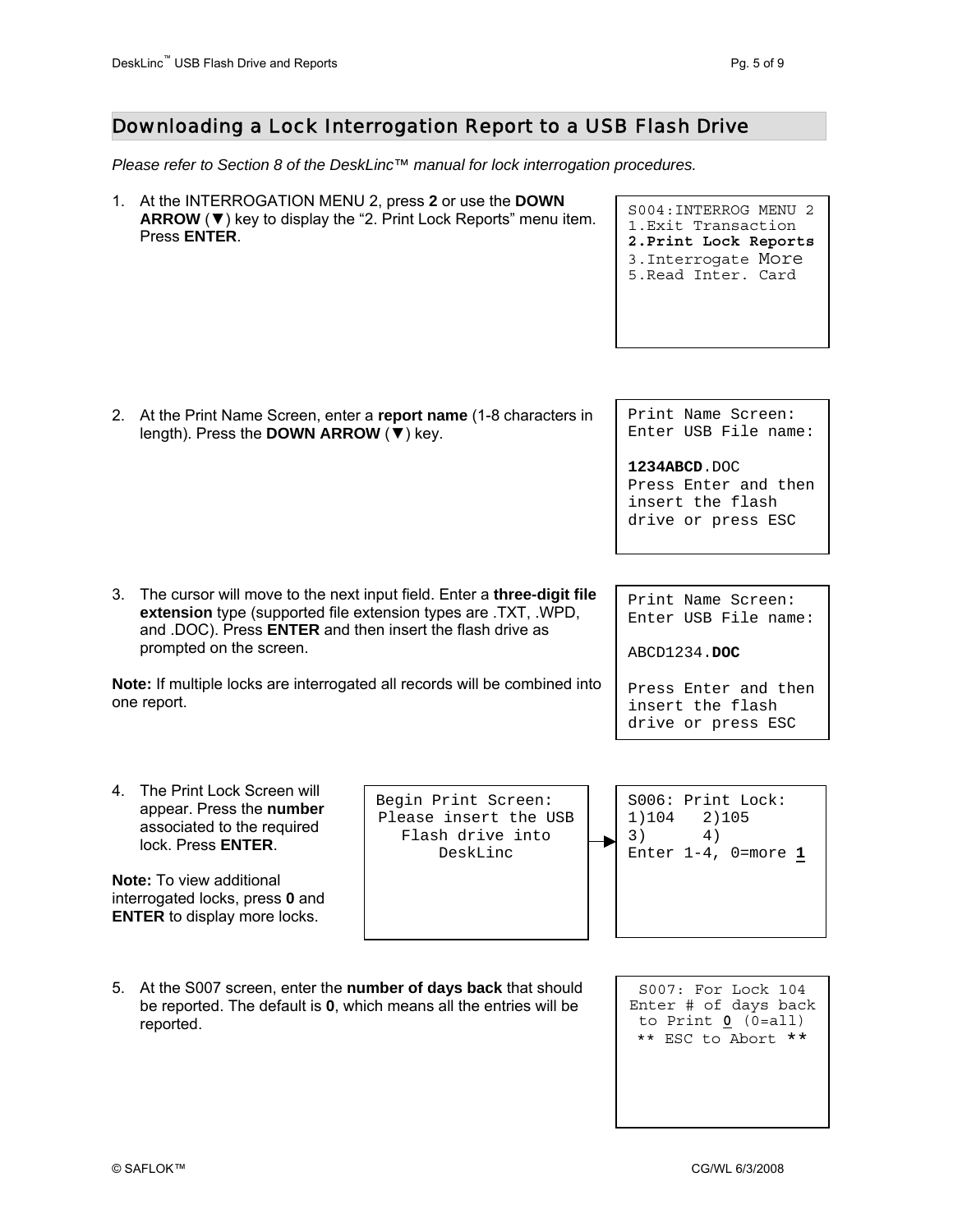## Downloading a Lock Interrogation Report to a USB Flash Drive (continued)

6. At the S009 screen, press **0**, then press **ENTER**. S009: For Lock 104

Adjust Entries to Terminal Date/Time? Press 1=Yes or **0=No**



9. The report(s) has successfully been transferred from the DeskLinc™ device to the USB flash drive. Continue to the next sections to view and/or print the interrogation report.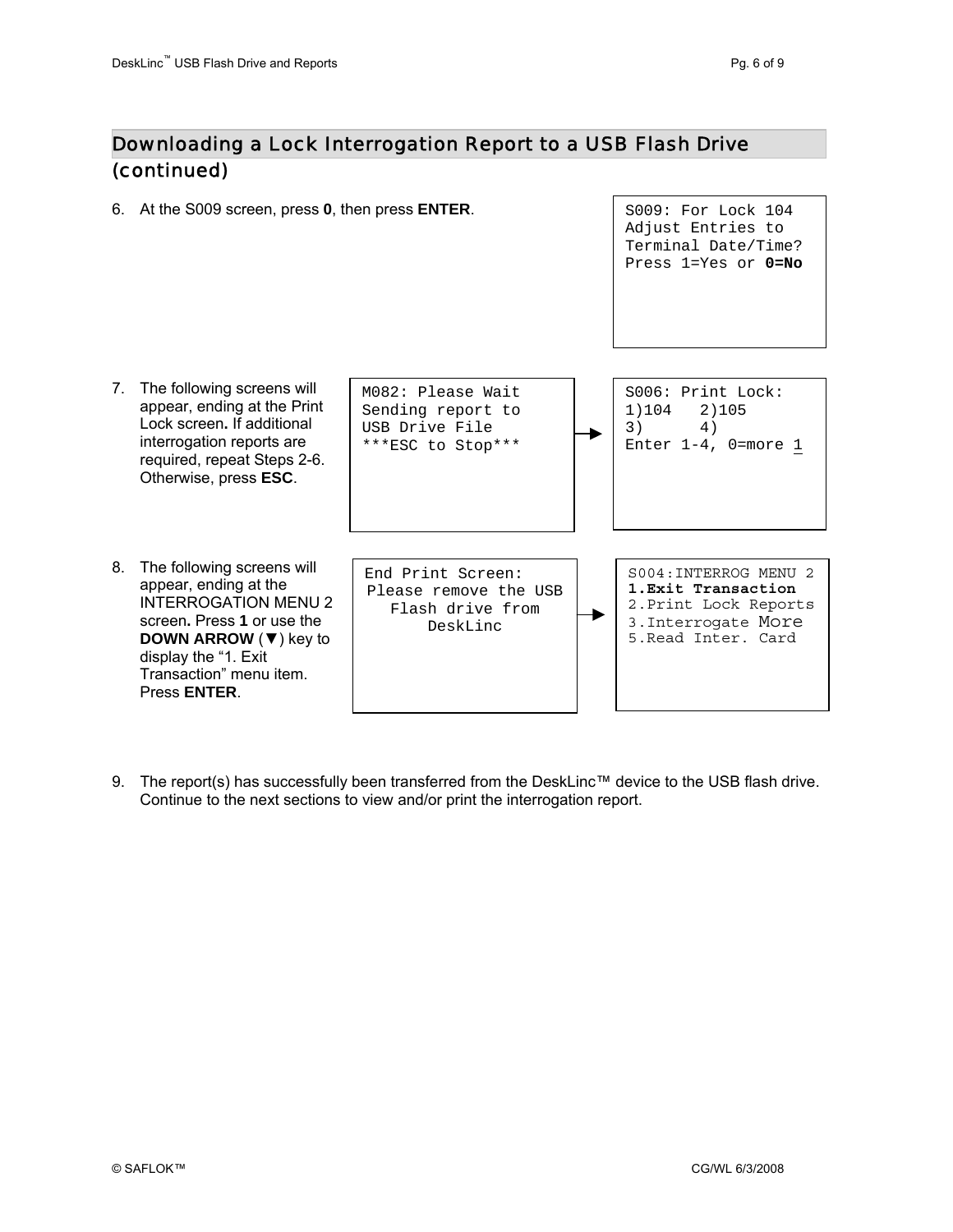## Viewing the Report

- 1. Insert the USB flash drive into a computer's USB port.
- 2. Click the **My Computer** icon.



3. The following screen appears. Click the **USB flash drive**.

**Note:** In this example the USB flash drive is named Kingston on E-drive (E:). The name and drive letter can be different depending on the brand name of the USB flash drive and the available drive letter assigned by the computer.

| <b>Hard Disk Drives</b>                 |
|-----------------------------------------|
|                                         |
| Local Disk (C:)                         |
| Devices with Removable Storage          |
| DVD-RW Drive<br>KINGSTON<br>(D)<br>(E:) |
| Network Drives                          |

- 4. The following screen appears. To view the report, click the **file name** that was entered on the DeskLinc device's Print Name screen.
- 5. After the report displays, save or print the document.

**Note:** Reports can be read in either .TXT or .DOC formats.

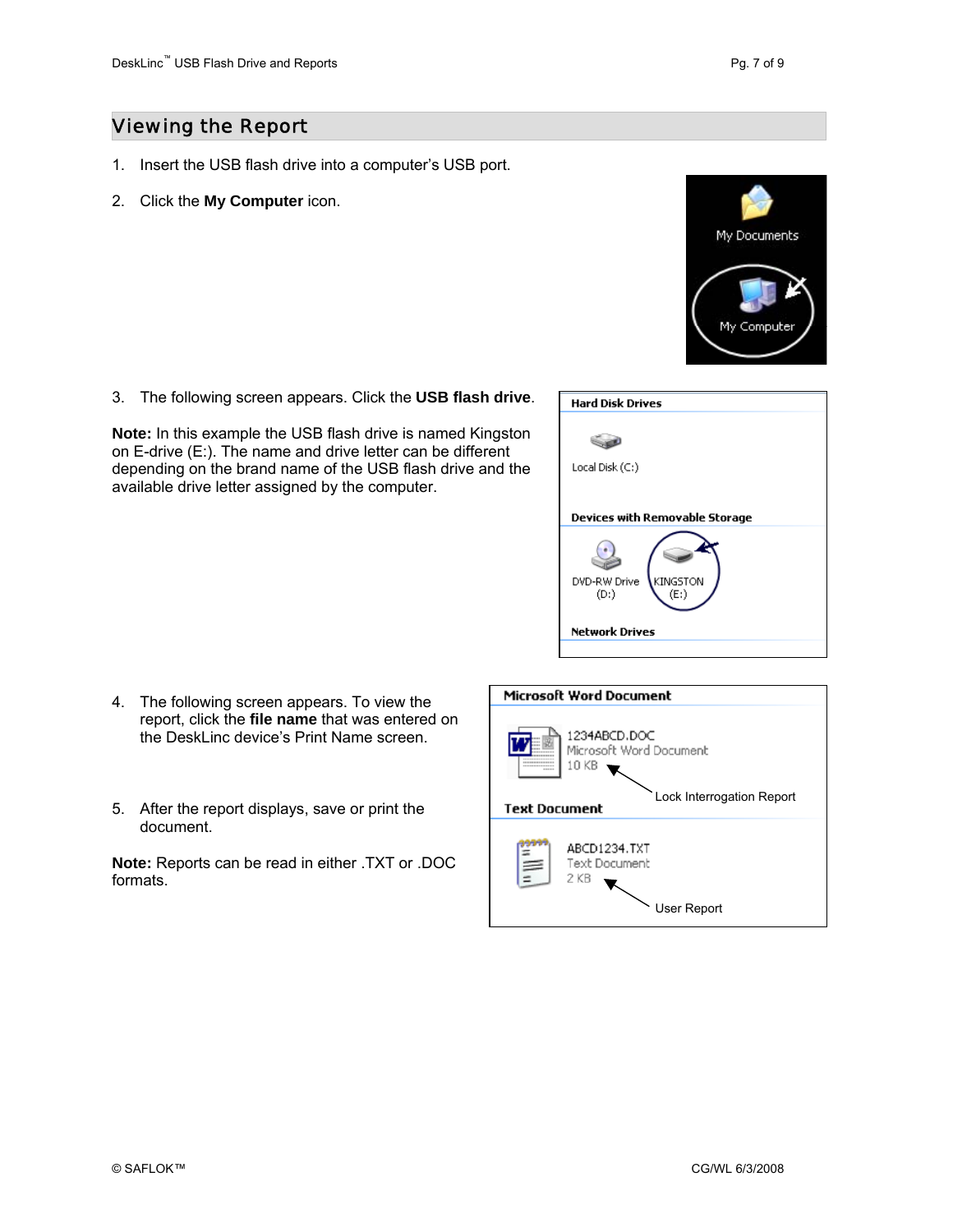## Example 1: DeskLinc™ User Report

ABCD1234.TXT - Notepad File Edit Format View Help  $PAGE 1 02-29-2008 01:40PM$ DESKLINC TRAINING FILES TERMINAL #1 USER & GROUP TX AUTHORIZATION REPORTS: REPORT # 1 (MM-DD-YY) ------------------SARAUTH.ACT Vers: 11-15-1990<br>USER ASSIGNMENTS & AUTHORIZATIONS:<br>Currently 2 of 33 User #s Assigned user# -----USER NAME----- -AUTHORIZATIONS- ---1ST ADDED---- --LAST CHANGED--<br>254 DEMO 12:00AM 11-16-70 12:00AM 11-16-70 12:00AM<br>250 SAFLOK REP 1 11-16-70 12:00AM 07-12-06 09:34AM In. PAGE 2 02-29-2008 01:40PM DESKLINC TRAINING FILES TERMINAL #1 USER & GROUP TX AUTHORIZATION REPORTS: REPORT # 2 (MM-DD-YY) GRPAUTH.ACT Vers: 11-15-1990 GROUP AUTHORIZATIONS GRP# 1: ALL AUTHORIZATIONS<br>| All functions listed in all groups GRP# 2: FRONT DESK New & Dupl Room & Suite Keys GRP# 3: ADDITIONAL FRONT DESK re standard recover the standard over the Suite Keys<br>Override Error Capability for New & Dupl Room & Suite Keys<br>Checkout Room & Suite Keys Tx History Report<br>Key Design Report GRP# 4: FAILSAFE KEYS New & Dupl Failsafe Keys GRP# 5: MASTER KEYS New & Dupl Master Keys PPK & SPK Keys<br>Status & Display Keys Tx History Report<br>Key Design Report GRP# 6: INTERROGATE LOCKS Therrogate Locks<br>Program Lock Clock Date & Time GRP# 7: PROGRAM LOCK Program Locks GRP# 8: USER/KEY DESIGN Change System Hardware<br>Change System Hardware<br>Change System Defaults Authorize Users Set System Date & Time Set System DST Settings<br>Tx History Report<br>Key Design Report<br>User & Auth Display & Report GROUPS 1, 2, 4, 5 & 8 ALSO INCLUDES THE FOLLOWING:<br>Set Terminal Settings Tests & Clear Printer Communications Changes Display Station Info<br>Exit Program